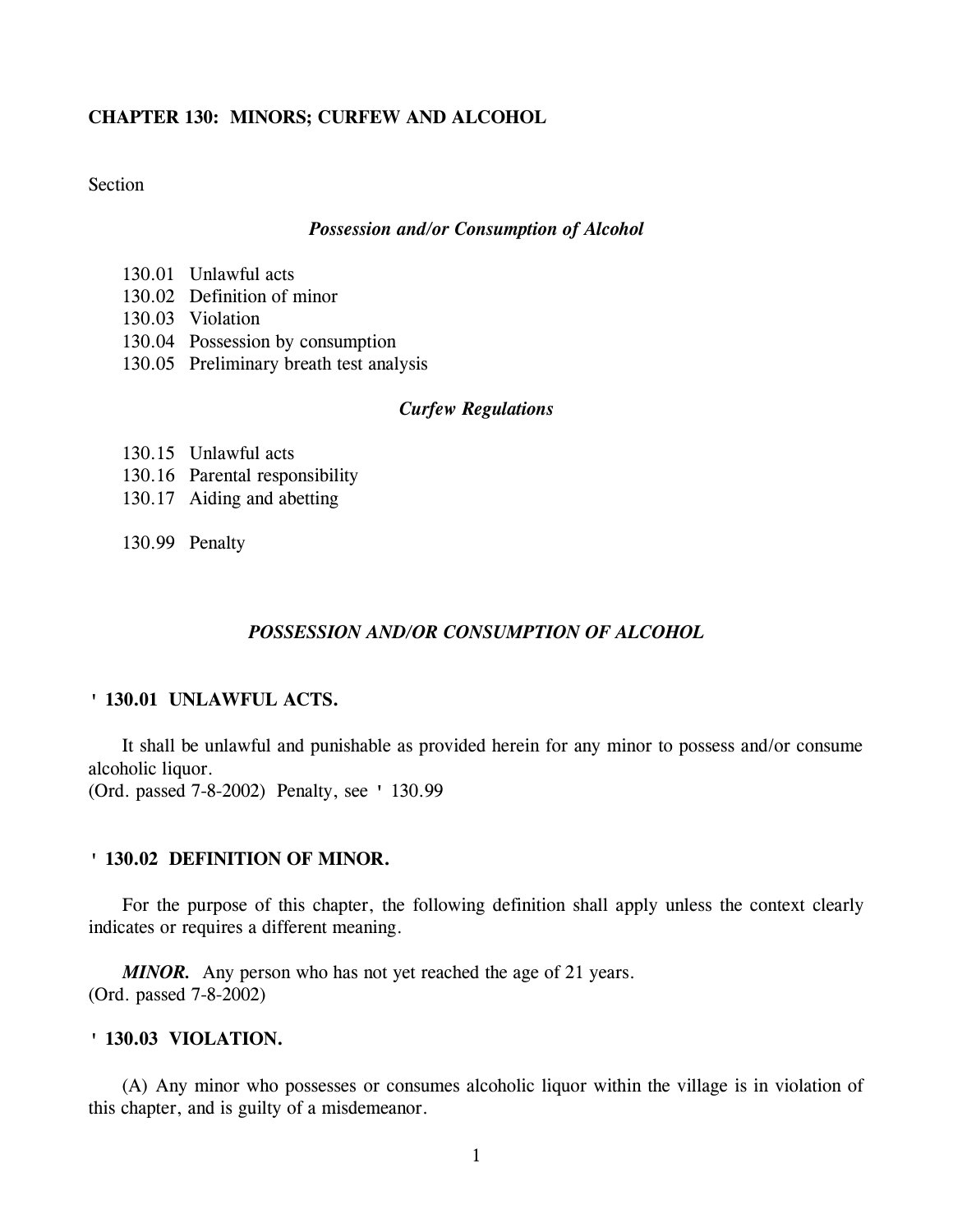(B) Any minor, whether he or she is the driver or a passenger, in a motor vehicle containing open containers of alcoholic liquor is in violation of this chapter.

(C) Any minor who transports, possesses or consumes alcoholic liquor in a motor vehicle is in violation of this chapter.

(D) Any minor who uses fraudulent identification to purchase, or attempt to purchase, alcoholic liquor is in violation of this chapter.

(E) Any minor who purchases, or attempts to purchase, alcoholic liquor is in violation of this chapter.

(Ord. passed 7-8-2002) Penalty, see ' 130.99

## **' 130.04 POSSESSION BY CONSUMPTION.**

(A) A police officer who has reasonable cause to believe a minor has consumed alcoholic liquor may require the minor to submit to a preliminary chemical breath analysis.

(1) A police officer may arrest in whole or in part based upon the results of a preliminary chemical breath analysis.

(2) The results of a preliminary chemical breath analysis or other acceptable blood alcohol tests are admissible in a criminal prosecution to determine whether the minor has consumed or possessed alcoholic liquor.

(B) Any minor who is deemed, by a police officer, to have consumed alcohol as set forth in division (A) above is in violation of this chapter. (Ord. passed 7-8-2002) Penalty, see ' 130.99

### **' 130.05 PRELIMINARY BREATH TEST ANALYSIS.**

A minor who refuses to submit to a preliminary breath test analysis at the request of a public safety officer, or as required in ' 130.04(A) above, is in violation of this chapter. (Ord. passed 7-8-2002) Penalty, see ' 130.99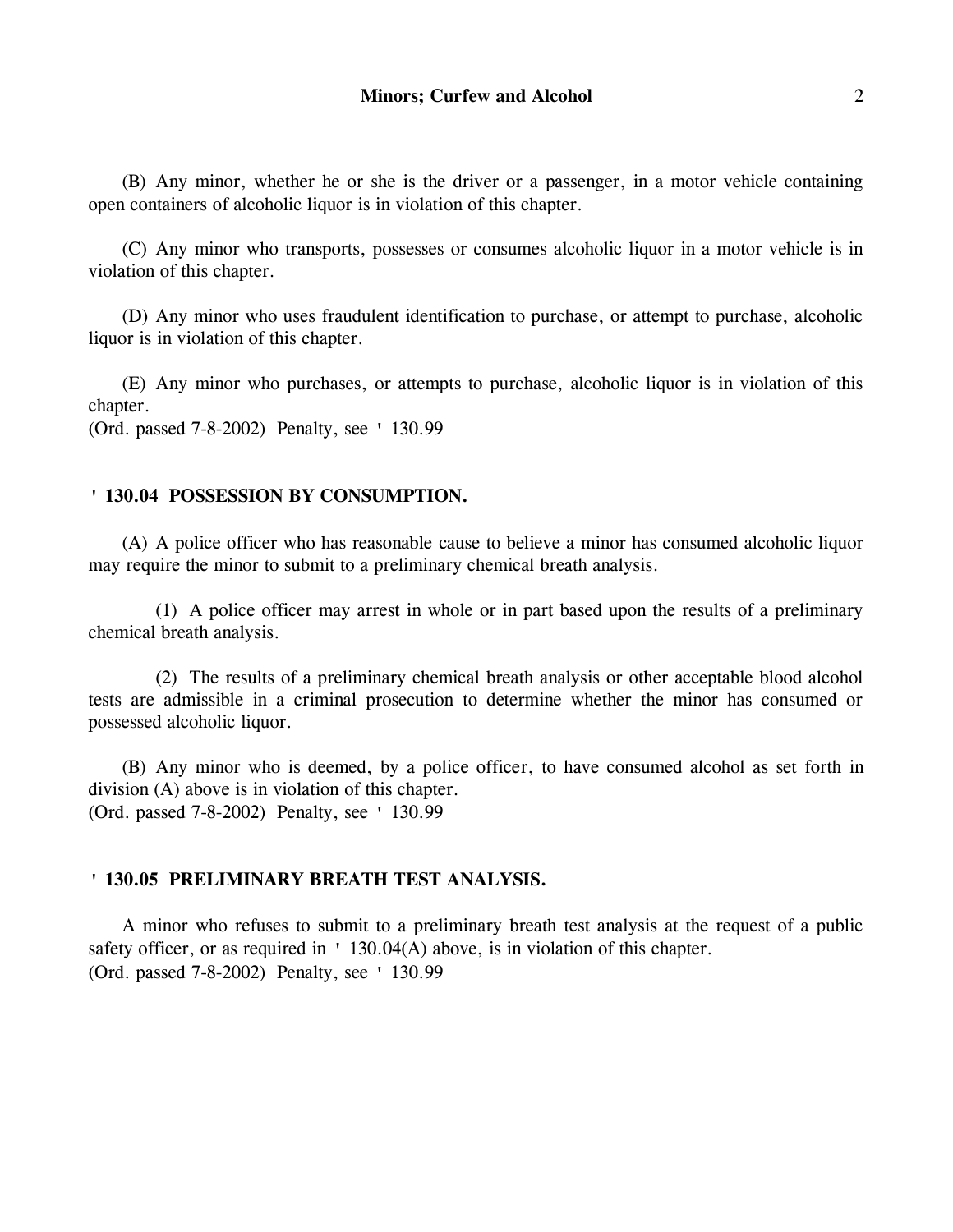#### *CURFEW REGULATIONS*

### **' 130.15 UNLAWFUL ACTS.**

It shall be unlawful for any minor under the age of 17 years to loiter, idle, wander, stroll, play or be in, remain in, on or about any public street, highway, road, alley, park, playground or other public grounds, public places and public buildings, or other unsupervised places in the village between the hours of 10:00 p.m. and 6:00 a.m. of the following day, except that on Friday and Saturday nights the prohibition for persons 15 and 16 years of age shall be between the hours of 11:00 p.m. and 6:00 a.m. of the following day; provided however, that the provisions of this section do not apply to a minor who is:

(A) Accompanied by the minor's parent or guardian;

(B) On an errand at the direction of the minor's parent or guardian, without any detour or stop;

(C) In a motor vehicle involved in interstate travel;

(D) Engaged in an employment activity, or going to or returning home from an employment activity, without any detour or stop;

(E) Involved in an emergency;

(F) On the sidewalk abutting the minor's residence or abutting the residence of a next-door neighbor if the neighbor did not complain to the police department about the minor's presence;

(G) Attending an official school, religious, or other recreational activity supervised by adults and sponsored by the city, a civic organization, or another similar entity that takes responsibility for the minor, or going to or returning home from, without any detour or stop, an official school, religious, or other recreational activity supervised by adults and sponsored by the city, a civic organization, or another similar entity that takes responsibility for the minor;

(H) Exercising First Amendment rights protected by the United States Constitution, such as the free exercise of religion, freedom of speech, and the right of assembly; or

(I) Married or had been married or had disabilities of minority removed in accordance with state law.

(Ord. passed 7-8-2002) Penalty, see ' 130.99